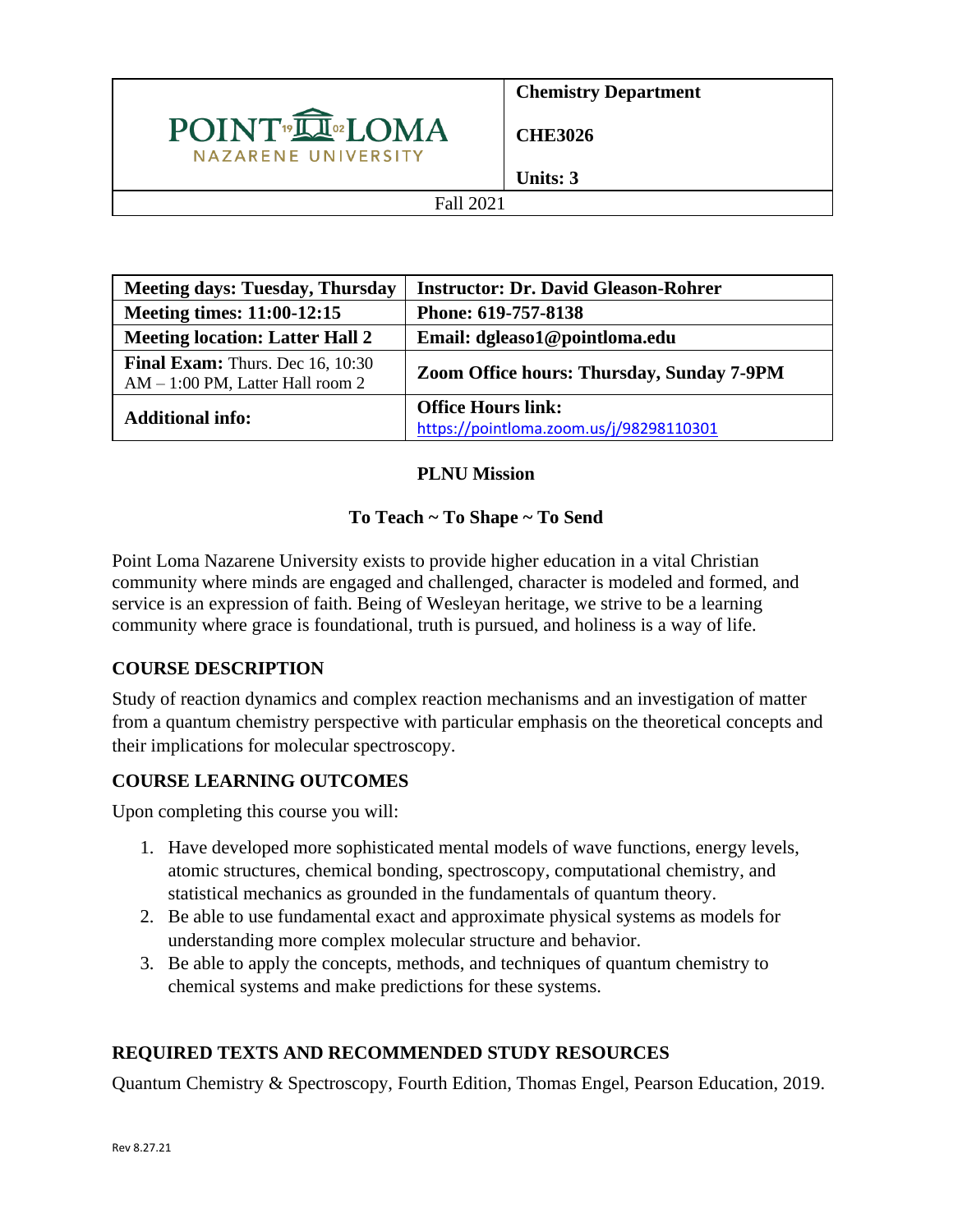**COURSE CREDIT HOUR INFORMATION:** In the interest of providing sufficient time to accomplish the stated Course Learning Outcomes, this class meets the PLNU credit hour policy for a 3 unit class delivered over 16 weeks. It is anticipated that students will spend a minimum of 37.5 participation hours per credit hour on their coursework. For this course, students will spend an estimated 112.5 total hours meeting the course learning outcomes. Expect to spend significantly more time if your mathematical foundations are weak.

#### **ASSESSMENT AND GRADING**

|                 | Mid-term exam 1 |               | 20%   |
|-----------------|-----------------|---------------|-------|
| Mid-term exam 2 |                 |               | 20%   |
| Final exam      |                 |               | 25%   |
| Homework        |                 |               | 10%   |
| Quizzes         |                 |               | 15%   |
| Participation   |                 | 10%           |       |
|                 |                 |               |       |
| A               | 90%             | $\mathcal{C}$ | 70%   |
| $A-$            | 88%             | $C-$          | 68%   |
| $B+$            | 86%             | $D+$          | 66%   |
| B               | 80%             | D             | 60%   |
| $\rm B$ -       | 78%             | $D-$          | 58%   |
| $C+$            | 76%             | F             | < 58% |

# **STATE AUTHORIZATION**

State authorization is a formal determination by a state that Point Loma Nazarene University is approved to conduct activities regulated by that state. In certain states outside California, Point Loma Nazarene University is not authorized to enroll online (distance education) students. If a student moves to another state after admission to the program and/or enrollment in an online course, continuation within the program and/or course will depend on whether Point Loma Nazarene University is authorized to offer distance education courses in that state. It is the student's responsibility to notify the institution of any change in his or her physical location. Refer to the map on [State Authorization](https://www.pointloma.edu/offices/office-institutional-effectiveness-research/disclosures) to view which states allow online (distance education) outside of California.

### **INCOMPLETES AND LATE ASSIGNMENTS**

All assignments are to be submitted by the beginning of the class session when they are due. Assignments will be posted in class and on Canvas and uploaded to Canvas. Assignments may be resubmitted for a maximum of half of the missed points. Problem sets are a record of the practice that you put into the mathematical techniques. As such, all homework should be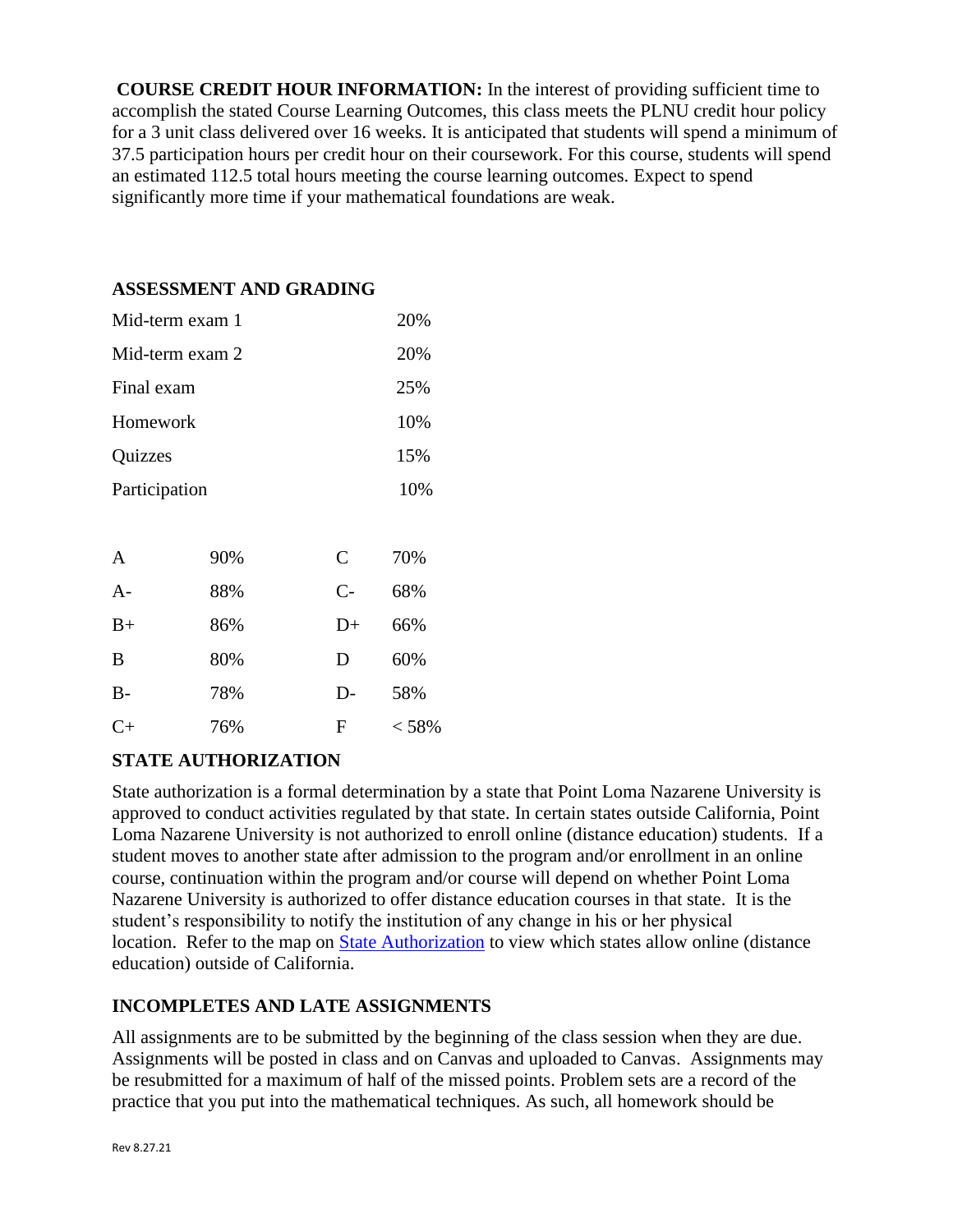handwritten either on paper or a tablet and uploaded. Calculations will be performed on Excel or comparable spreadsheet and uploaded.

# **PLNU COPYRIGHT POLICY**

Point Loma Nazarene University, as a non-profit educational institution, is entitled by law to use materials protected by the US Copyright Act for classroom education. Any use of those materials outside the class may violate the law.

### **PLNU ACADEMIC HONESTY POLICY**

Students should demonstrate academic honesty by doing original work and by giving appropriate credit to the ideas of others. Academic dishonesty is the act of presenting information, ideas, and/or concepts as one's own when in reality they are the results of another person's creativity and effort. Copying solutions to homework problems from another student or an online service (Chegg, Bartleby, etc.) prevent students from practicing the mathematical concepts needed to understand physical chemistry. There are usually tell-tale signs of copying, and if it is detected, the student will receive a zero for the assignment, and a zero for the participation portion of the overall grade. A faculty member who believes a situation involving academic dishonesty has been detected may assign a failing grade for that assignment or examination, or, depending on the seriousness of the offense, for the course. Faculty should follow and students may appeal using the procedure in the university Catalog. See [Academic Policies](https://catalog.pointloma.edu/content.php?catoid=52&navoid=2919#Academic_Honesty) for definitions of kinds of academic dishonesty and for further policy information.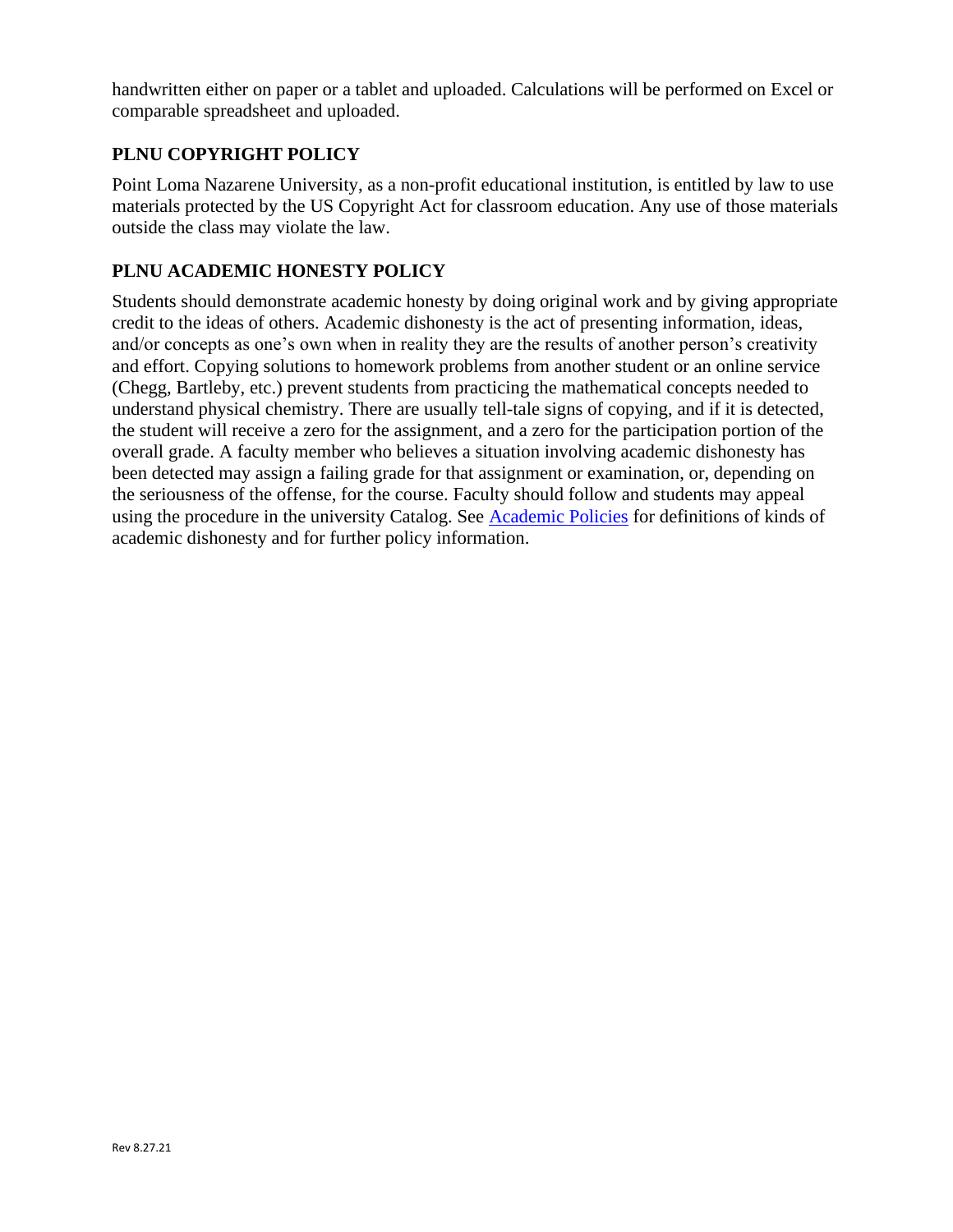# **PLNU ACADEMIC ACCOMMODATIONS POLICY**

PLNU is committed to providing equal opportunity for participation in all its programs, services, and activities. Students with disabilities may request course-related accommodations by contacting the Educational Access Center (EAC), located in the Bond Academic Center [\(EAC@pointloma.edu](mailto:EAC@pointloma.edu) or 619-849-2486). Once a student's eligibility for an accommodation has been determined, the EAC will issue an academic accommodation plan ("AP") to all faculty who teach courses in which the student is enrolled each semester.

PLNU highly recommends that students speak with their professors during the first two weeks of each semester/term about the implementation of their AP in that particular course and/or if they do not wish to utilize some or all of the elements of their AP in that course.

Students who need accommodations for a disability should contact the EAC as early as possible (i.e., ideally before the beginning of the semester) to assure appropriate accommodations can be provided. It is the student's responsibility to make the first contact with the EAC.

### **PLNU ATTENDANCE AND PARTICIPATION POLICY**

Regular and punctual attendance at all class sessions is considered essential to optimum academic achievement. If the student is absent for more than 10 percent of class sessions, the faculty member will issue a written warning of de-enrollment. If the absences exceed 20 percent, the student may be de-enrolled without notice until the university drop date or, after that date, receive the appropriate grade for their work and participation.

#### **SPIRITUAL CARE**

Please be aware PLNU strives to be a place where you grow as whole persons. To this end, we provide resources for our students to encounter God and grow in their Christian faith.

If students have questions, a desire to meet with the chaplain or have prayer requests you can contact the Office of Spiritual Development.

## **CLASS SCHEDULE**

| <b>Sessions</b> | <b>Topics</b>                             | <b>Readings</b>                   |
|-----------------|-------------------------------------------|-----------------------------------|
| Sept 2          | Introduction: From Classical to Quantum   | Chapter 1, sections 1.1-1.7       |
|                 | Mechanics                                 |                                   |
| Sept 2 1:30-    | Calculus boot camp                        |                                   |
| 4:30PM          |                                           |                                   |
| Sept 7, 9       | The Schrödinger Equation                  | Chapter 2, sections 2.1-2.8       |
| Sept 14         | The Quantum Mechanical Postulates         | Chapter 3, sections 3.1-3.5       |
| Sept 16, 21     | Using Quantum Mechanics on Simple Systems | Chapter 4, sections 4.1-4.4       |
| Sept 23         | The Particle in a Box and the Real World  | Chapter 5, sections 5.1-5.3, 5.5- |
|                 |                                           | 5.6                               |
| Sept 28, 30     | Commuting and Non-commuting Operators     | Chapter 6, sections 6.1, 6.3-6.5  |
| Oct 5           | Midterm Exam 1 (Chapters 1-6)             |                                   |